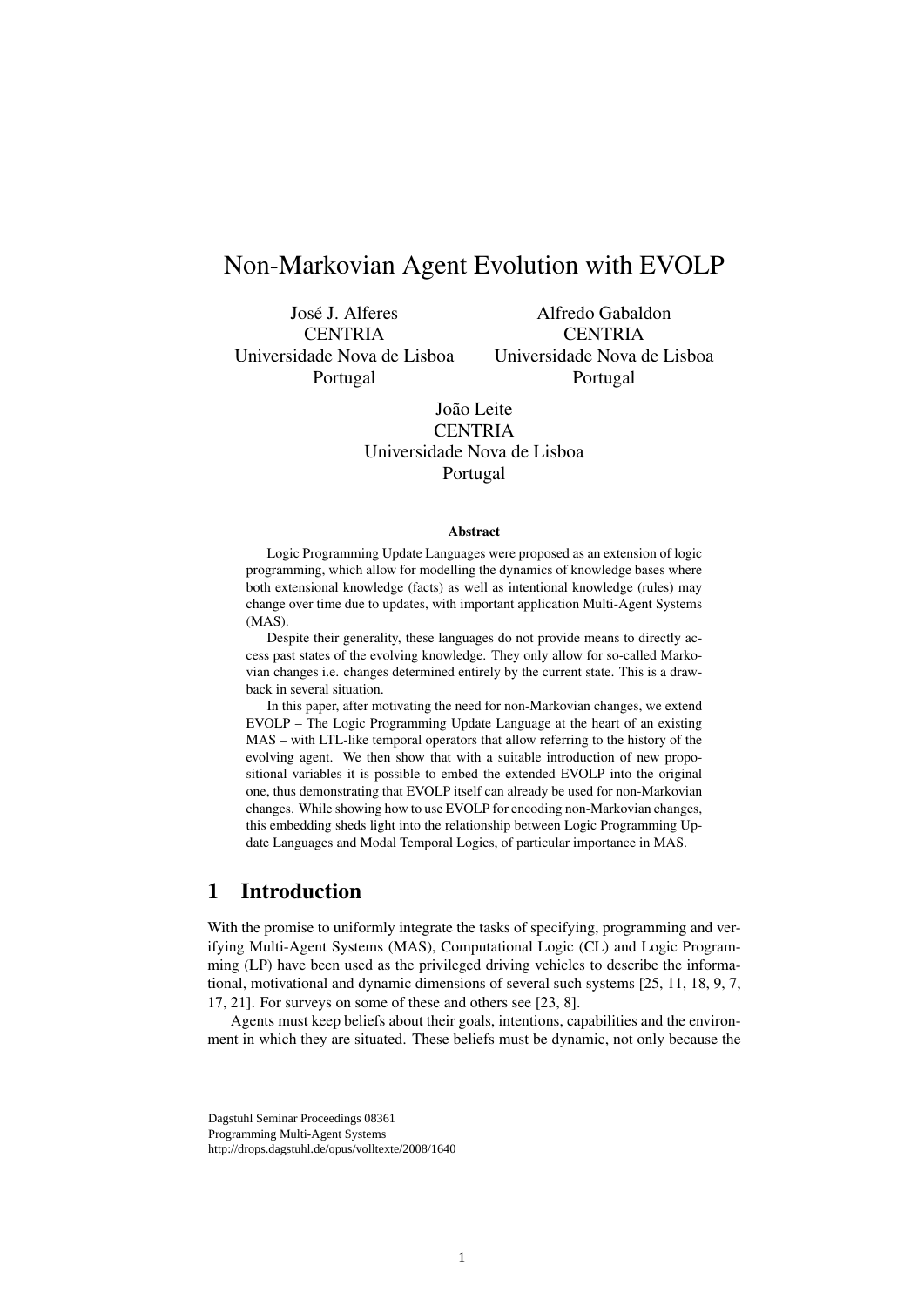agent may learn about static features of its environment and new ways to behave, but also because of the intrinsic dynamic character of the environment. This rich dynamic character of MAS called for the development of LP based languages that are capable of dealing with updates that go beyond the simple addition and deletion of fluents. These languages are usually referred to as LP Update Languages and include LUPS [5], EPI [12], KABUL [20] and EVOLP [3].

LP Update Languages are extensions of LP designed to allow the modelling of the dynamics of non-monotonic knowledge represented by logic programs where both their extensional part (set of facts) as well as their intentional part (set of deductive rules) may change over time due to updates. Each defines special types of rules that specify the transition to subsequent states of knowledge through the update of the current one. While LUPS, EPI and KABUL offer a very diverse set of update commands, each specific for one particular kind of update (assertion, retraction, etc), EVOLP – the language we focus on – follows a simpler approach that stays closer to traditional logic programming.

EVOLP (Evolving Logic Programming) generalizes Answer-set Programming [16] to allow for the specification of a program's own evolution, arising both from self (i.e. internal to the program) updating, and external updating originating in the environment. From the syntactical point of view, evolving programs are generalized logic programs, extended with (possibly nested) assertions in either heads or bodies of rules. From the semantical point of view, a model-theoretic characterization is offered of the possible evolutions of programs by means of *evolving stable models* which are sequences of interpretations. Each interpretation in the sequence describes, at the corresponding evolution step, what is true, and the possible next-step evolutions.

EVOLP is at the heart of the MAS presented in [21], where it is used to represent the dynamics of both beliefs and capabilities of agents. The use of EVOLP has also been illustrated in Role Playing Games to represent the dynamic behaviour of Non-Playing Characters [19] and Knowledge Bases to describe their update policies [12]. Furthermore, it was shown that Logic Programming Update Languages are able to capture Action Languages  $A$ ,  $B$  and  $C$ , making them suitable for describing domains of actions [1].

Despite their generality concerning the kinds of updates possible, these LP Update Languages do not provide means to directly access past states of the evolving knowledge base i.e. states other than the current one. They were designed for situations where all knowledge updates are Markovian i.e. determined by the current state of affairs.

However, there are many scenarios that require non-Markovian updates i.e. updates that depend on conditions encompassing past states of knowledge.

Suppose that we want to build agents that control user access for a number of computers at different locations. A login policy for example may say that after the first failed login the user is warned by sms and if there is another failed login the account is blocked. This policy could be expressed by the following two rules:

> $sms(U) \leftarrow \Box(not\,sms(U)), fLog(U, IP).$  $block(U) \leftarrow \Diamond(sms(U)), fLog(U, IP).$

where we assume that  $fLog(U, IP)$  is an external event representing a failed login by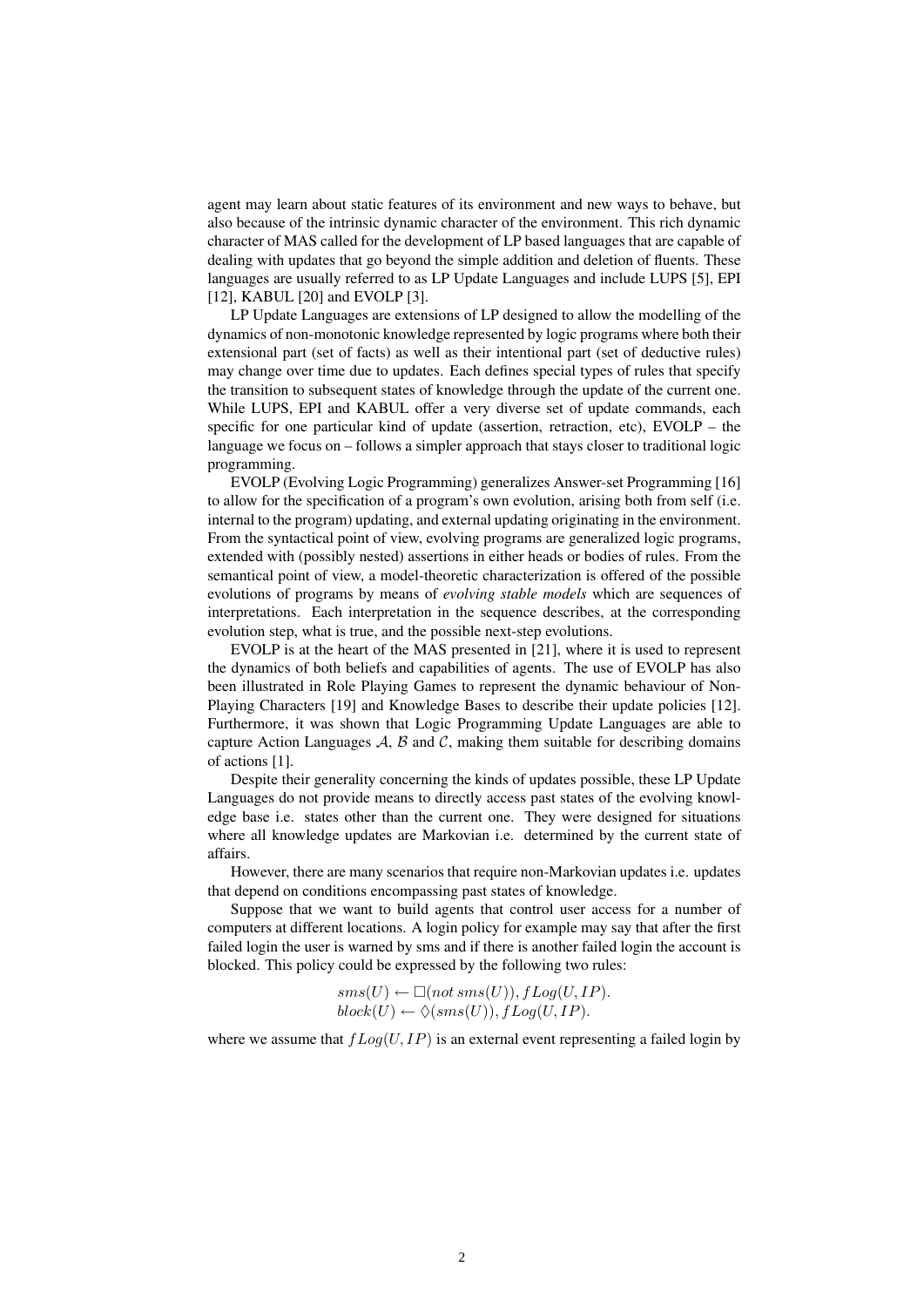user U from address  $IP$ . A feature of EVOLP is the ability to represent such external influence on the contents of a knowledge base and its updates. The symbols  $\Diamond$  and  $\Box$  represent operators similar to the Past LTL operators where  $\Diamond \varphi$  means that there is a state in the past where  $\varphi$  was true and  $\Box \varphi$  means that  $\varphi$  was true in all past states. Now suppose that we want to model the updates made by the system administrator. For example, the new policy consists in blocking a user after the first failed login attempt if the user has an IP address from a "bad domain", and not send him an sms. The new policy is represented by the following rules:

> $block(U) \leftarrow fLog(U, IP), dom/IP, D).$  $not \, sms(U) \leftarrow fLog(U, IP), dom/IP, D).$

with D instantiated to the domain in question.

Whether a domain is bad or not, however, depends on the particular agent. In this case, the sys admin may want to send an update to all agents so that the above rules are added to each agent's policy only for domains which are bad according to the agent's current history. The sys admin issues the following update to every agent, saying that the above new rules are to be asserted if the domain has been considered a bad one since the last failed attempt:

> $assert(block(U) \leftarrow fLog(U, IP), dom/IP, D)$  ←  $S(badDom(D), fLog(U2, IP2)), dom(ID, D).$  $assert(not\,sms(U) \leftarrow fLog(U, IP), dom/IP, D)) \leftarrow$  $S(badDom(D), fLog(U2, IP2)), dom(ID, D).$

where  $badDom(D)$  is a predicate defined locally and the symbol S above represents an operator similar to the Past LTL operator "since". The intuitive meaning of  $S(\psi, \varphi)$ is that at some point in the past  $\varphi$  was true, and  $\psi$  has always been true since then. The assert construct is one of the main features of EVOLP which allows one to specify updates to the agent, leaving to its semantics the task of dealing with contradictory rules such as the one that specifies that an sms should be sent if it is the first failure, and the one that specifies otherwise if the domain is bad.

The ability to refer to the past is lacking in EVOLP. [12] suggests that LP Languages of Updates need a  $prev()$  predicate to access the previous state. In this paper, we go beyond that and introduce LTL-like temporal operators that allow more flexibility in referring to the history of the evolving knowledge base. We proceed by showing that with the introduction of new propositional variables, it is possible to embed the extended EVOLP into the original one, demonstrating that EVOLP itself can already be used for non-Markovian changes. This embedding proves interesting as it shows how to use EVOLP for encoding non-Markovian changes, while shedding light into the relationship between LP Update Languages and modal temporal logics.

#### 2 Preliminaries

EVOLP [3] is a logic programming language extended with the special predicate  $assert/1$ used for specifying updates, and with the possibility of having negated rule heads.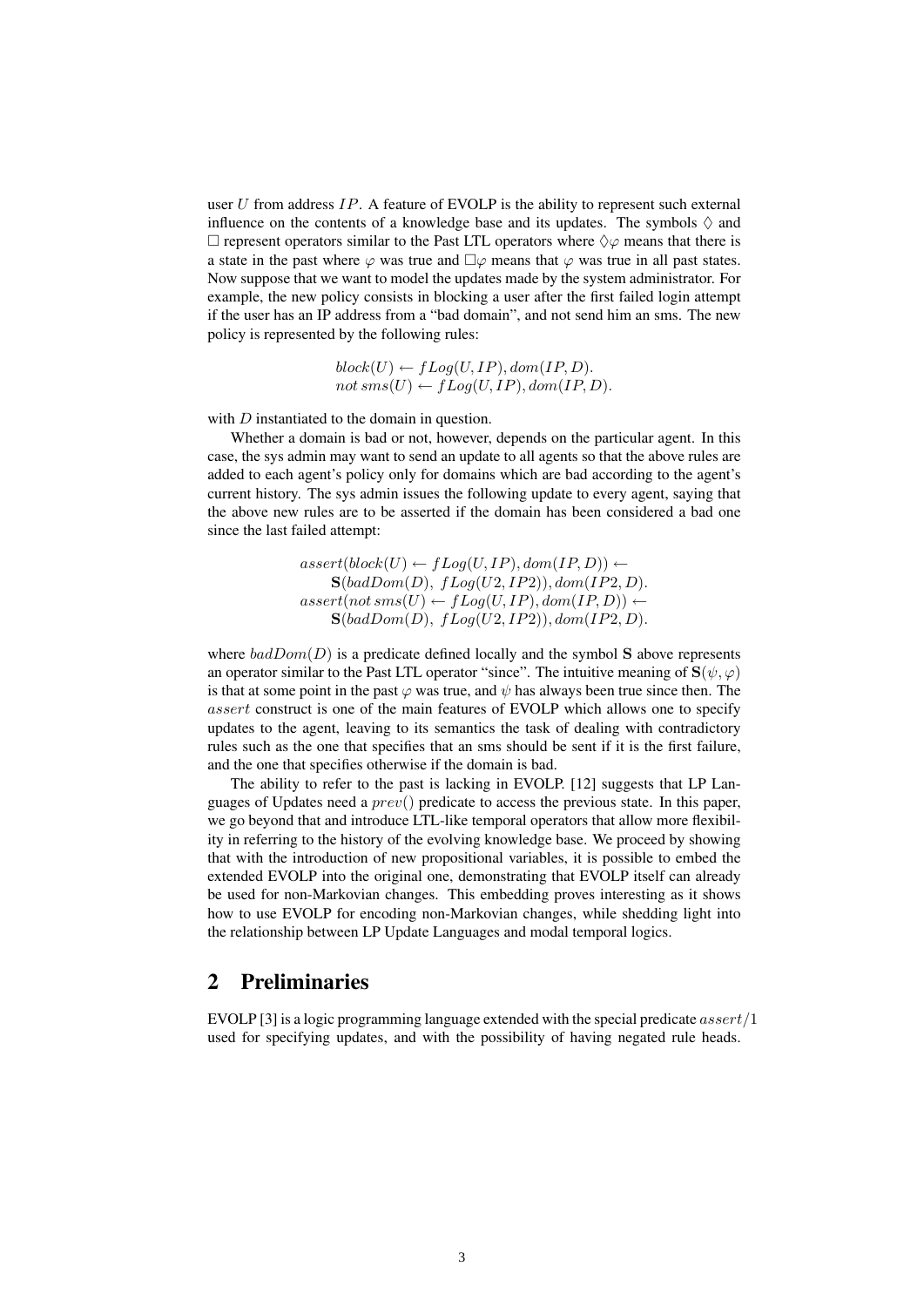An EVOLP program consists of a set of rules of the form  $L_0 \leftarrow L_1, \ldots, L_n$  where  $L_0, L_1, \ldots, L_n$  are literals (i.e. propositional atoms possibly preceeded by the negationas-failure operator not) including literals of the  $assert/1$  predicate. An atom  $assert(R)$ takes a rule  $R$  as an argument and intuitively represents that the argument  $R$  belongs to the next program in the evolution.

An EVOLP program containing rules with *assert* in the head is capable of going through a sequence of changes even without influence from outside. External influence can also be captured in EVOLP. This is done by means of a sequence of programs each of which represents external events. The next definitions make these intuitions precise.

**Definition 1** Let  $\mathcal{L}$  be any propositional language (not containing the predicate assert/1). *The* extended language  $\mathcal{L}_{assert}$  *is defined inductively as follows: – All propositional atoms in*  $\mathcal L$  *are propositional atoms in*  $\mathcal L_{assert}$ *;*  $-$  *If each of*  $L_0, \ldots, L_n$  *is a literal in*  $\mathcal{L}_{assert}$  *(i.e. a propositional atom A or its default negation not A), then*  $L_0 \leftarrow$  $L_1, \ldots, L_n$  *is a generalized logic program rule over*  $\mathcal{L}_{assert}$ ;  $-$  If R *is a rule over*  $\mathcal{L}_{assert}$  then assert(R) is a propositional atom of  $\mathcal{L}_{assert}$ ; – Nothing else is a propo*sitional atom in* Lassert*.*

*An* evolving logic program *over a language* L *is a (possibly infinite) set of logic program rules over* Lassert*.*

Nesting of  $assert/1$  permits updating the knowledge base with rules that may, in turn, further update it. This language alone is enough to model a knowledge base allowing for internal updating actions changing it. But EVOLP goes beyond such selfevolution in that it also allows change to be caused by external events, where these may be: observation of facts (or rules) that are perceived at some state; assertion commands directly imparting the assertion of new rules on the evolving program. Both can be represented as EVOLP rules: the former by rules without the assert predicate in the head, and the latter by rules with it. To represent outside influence as a sequence of EVOLP rules:

Definition 2 *Let* P *be an evolving program over the language L. An* event sequence *over* P *is a sequence of evolving programs over L.*

Given this syntax, the semantics issue is that of, given an initial EVOLP program and a sequence of EVOLP programs as events, determining what is true and what is false after each of these events. Precisely, the meaning of a sequence of EVOLP programs is given by a set of *evolution stable models*, each of which is a sequence of interpretations or states  $\langle I_1, \ldots, I_n \rangle$ . Each evolution stable model describes some possible evolution of one initial program after a number  $n$  of evolution steps, given the events in the sequence. Each evolution is represented by a sequence of programs  $\langle P_1, \ldots, P_n \rangle$ , each program corresponding to a knowledge state constructed as follows: regarding head asserts, whenever the atom  $assert(Rule)$  belongs to an interpretation in a sequence, i.e. belongs to a model according to the stable model semantics of the current program, then Rule must belong to the program in the next state; asserts in bodies are treated as any other predicate literals.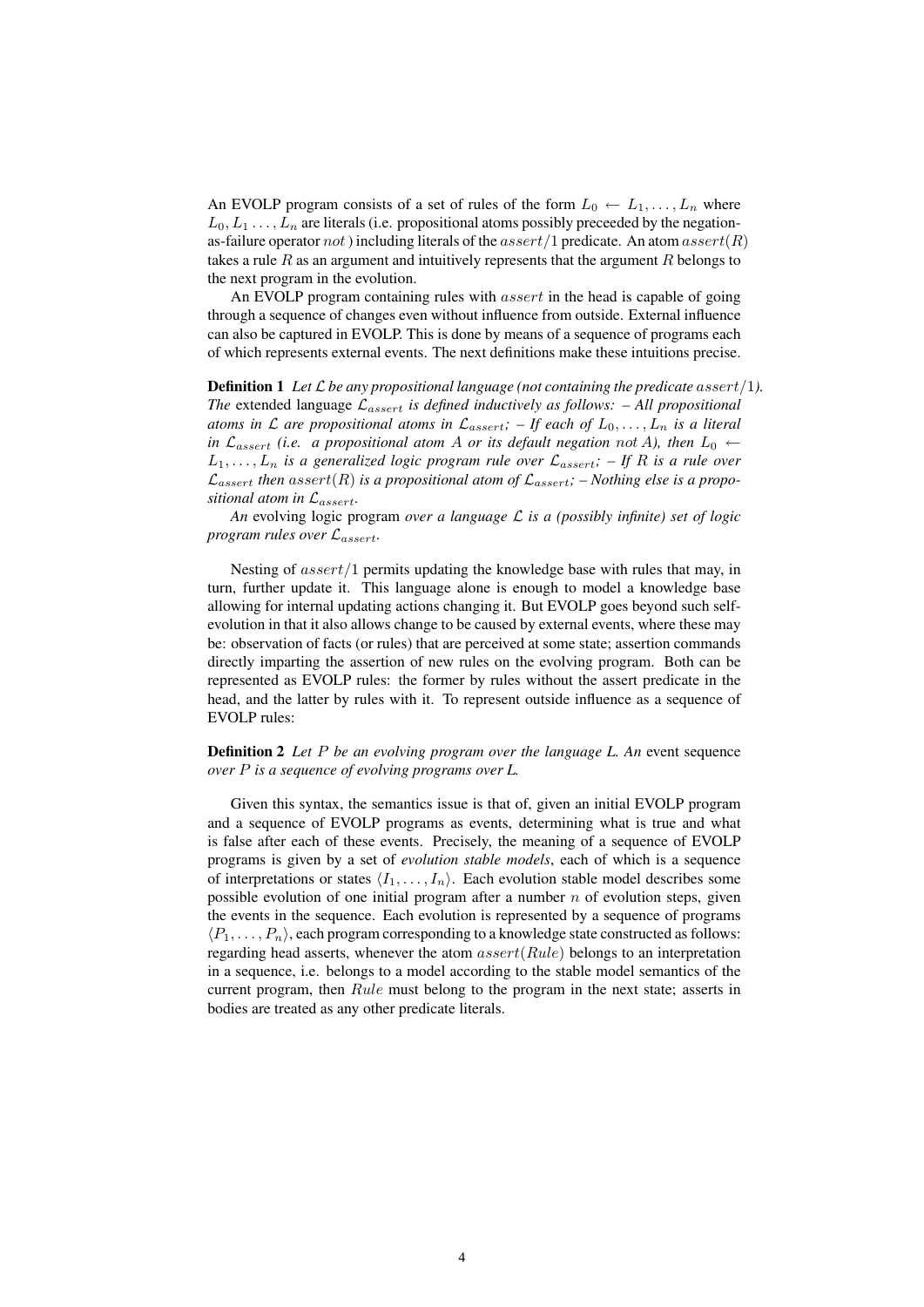Definition 3 *An* evolution interpretation *of length* n *of an evolving program* P *over L* is a finite sequence  $\mathcal{I} = \langle I_1, I_2, \ldots, I_n \rangle$  of sets of propositional atoms of  $\mathcal{L}_{assert}$ . *The* evolution trace *associated with an evolution interpretation* I *is the sequence of programs*  $\langle P_1, P_2, \ldots, P_n \rangle$  *where*  $P_1 = P$  *and*  $P_i = \{R \mid assert(R) \in I_{i-1}\}$  *for*  $2 \leq i \leq n$ .

The sequences of programs are then treated as in *dynamic logic programming* [4], where the most recent rules are set in force, and previous rules are valid (by inertia) insofar as possible, i.e. they are kept for as long as they do not conflict with more recent ones. The semantics of dynamic logic programs is a generalisation of the answer-set semantics of [22] (in the sense that if the sequence consists of a single program, the semantics coincides with answer-sets), and is defined as follows [2]:

**Definition 4** Let  $\mathcal{P} = \langle P_1, \ldots, P_n \rangle$  be a sequence of programs (or dynamic logic *program) over language*  $\mathcal{L}_{assert}$ . A set of propositional atoms in  $\mathcal{L}_{assert}$ , M, is a *dynamic stable model of*  $P$  *at state*  $s, 1 \leq s \leq n$  *iff* 

$$
M' = least([\rho_s(\mathcal{P}) - Rej_s(\mathcal{P}, M)] \cup Def_s(\mathcal{P}, M)) \text{ and}
$$
  
\n
$$
Def_s(\mathcal{P}, M) = \{ not \ A \mid \nexists r \in \rho_s(\mathcal{P}), H(r) = A,
$$
  
\n
$$
M \models B(r) \}
$$
  
\n
$$
Rej_s(\mathcal{P}, M) = \{ r \mid r \in P_i, \exists r' \in P_j, i \le j \le s, r \Join r',
$$
  
\n
$$
M \models B(r') \}
$$

*where* A *is an objective literal;*  $\rho_s(\mathcal{P})$  *denotes the multiset of all rules appearing in the programs*  $P_1, ..., P_s$ *; if* r *is a rule of the form*  $L_0 \leftarrow L_1, ..., L_n$  *then*  $H(r) = L_0$ *(dubbed the head of the rule) and*  $B(r) = L_1, \ldots, L_n$  *(dubbed the body of the rule)*;  $r \bowtie r'$  (conflicting rules) iff  $H(r) = A$  and  $H(r') = not A$  or  $H(r) = not A$  and  $H(r') = A$ ; least(.) denotes the least model of the definite program obtained from the *argument program by replacing every default literal* not A *by a new atom* not A*; and*  $M' = M \cup \{notA \mid A \notin M\}.$ 

Going back to EVOLP, the events received at each state must be added to the corresponding program of the trace, before testing the stability condition of stable models of the evolution interpretation.

**Definition 5 (Evolution Stable Model)** Let  $\mathcal{I} = \langle I_1, ..., I_n \rangle$  be an evolution interpre*tation of an EVOLP program P and*  $\langle P_1, P_2, \ldots, P_n \rangle$  *be the corresponding execution trace. Then I is an* evolution stable model *of P given event sequence*  $\langle E_1, E_2, \ldots, E_n \rangle$ *iff for every i (* $1 \leq i \leq n$ ),  $I_i$  *is a stable model of*  $\langle P_1, P_2, \ldots, (P_i \cup E_i) \rangle$ .

### 3 EVOLP with Temporal Operators

EVOLP programs have the limitation that rules cannot refer to past states in the evolution of a program. In other words, they do not allow one to specify behavior that is conditional on the full evolution of the system being modelled. Despite the fact that the whole evolution is available as a sequence of evolving programs, the body of a rule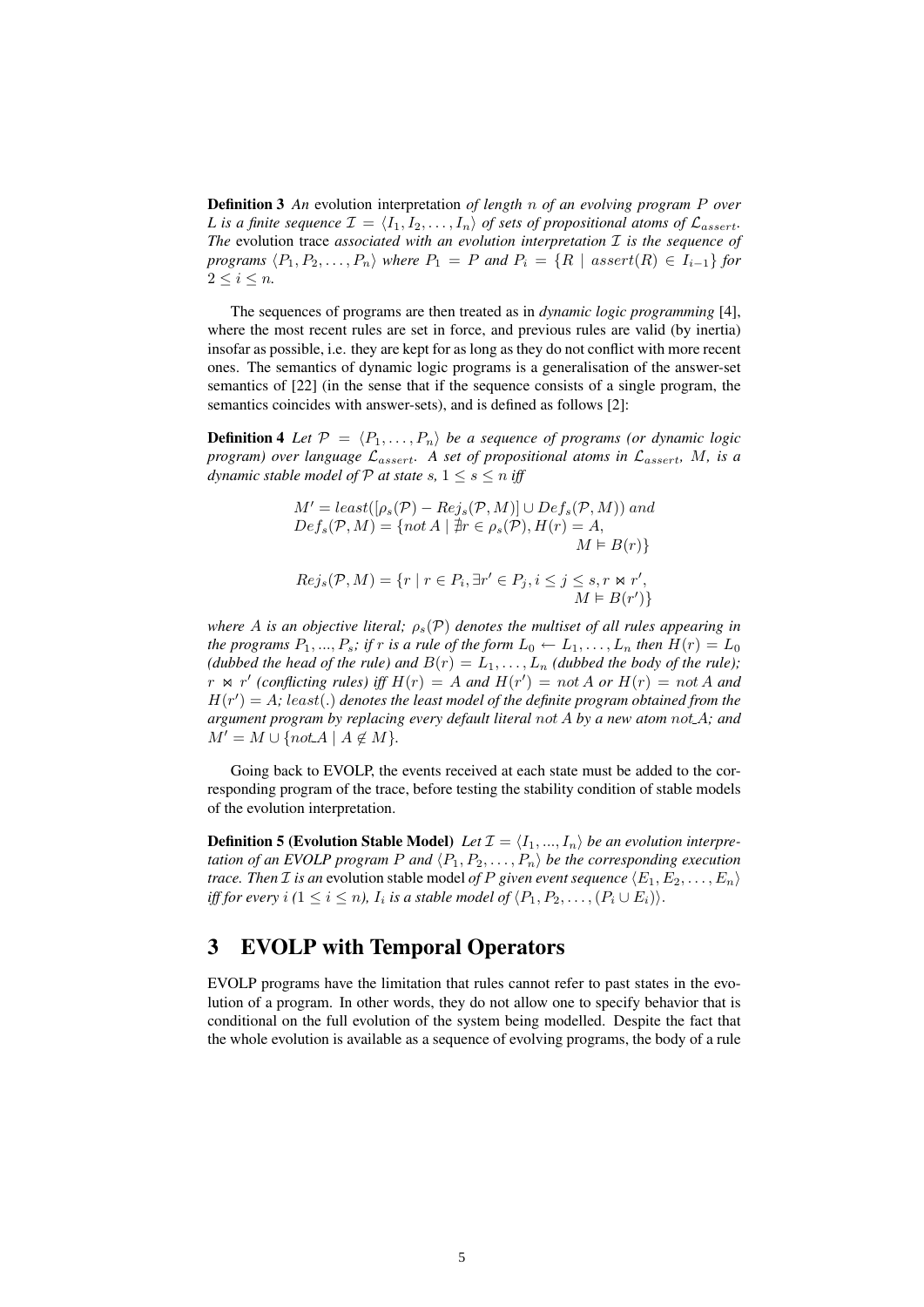at any state is always evaluated in that state. In fact, a careful analysis of the above definition of the semantics of dynamic logic programs, makes this evident: note that in the definitions of both  $Def_s(\mathcal{P}, M)$  and  $Ref_s(\mathcal{P}, M)$ , rules in previous states are taken into account, but rule bodies are always evaluated with respect to a single model M.

Our goal here is to extend the syntax and semantics of EVOLP to overcome this limitation, defining a new language called  $EVOLP_T$ . Our approach is similar to the approach in [14] where Basic Action Theories in the Situation Calculus are generalized with non-Markovian control. In particular, we extend the syntax of EVOLP with Past LTL modalities  $\bigcirc(G)$ ,  $\Diamond(G) \square(G)$ , and  $\mathbf{S}(G_1, G_2)$ , which intuitively mean, respectively:  $G$  is true in the previous state; there is a state in the past in which  $G$  is true;  $G$ is always true in the past; and  $G_2$  is true at some state in the past, and since then until the current state  $G_1$  is true.

Moreover, we allow arbitrary nesting of these operators as well as negation-asfailure in front of their arguments. Unlike *not*, however, temporal operators are not allowed in the head of rules. The only restriction on the body of rules is that negation is allowed to appear in front of atoms and temporal operators only. The formal definition of the language and programs in  $EVOLP_T$  is as follows.

Definition 6 (EVOLP with Temporal Operators) *Let* L *be any propositional language* (not containing the predicates assert/1,  $\bigcirc$ /1,  $\Diamond$ /1, **S**/2 and  $\Box$ /1). The extended temporal language  $\mathcal{L}_{assertT}$  and the set of b-literals<sup>1</sup>  $\mathcal G$  are defined inductively as follows: • All propositional atoms in  $\mathcal L$  are propositional atoms in  $\mathcal L_{assertT}$  and b-literals in  $\mathcal G$ . • If  $G_1$  and  $G_2$  are b-literals in G then  $\bigcirc(G_1)$ ,  $\Diamond(G_1)$ ,  $\mathbf{S}(G_1, G_2)$  and  $\square(G_1)$  are *t-formulae*<sup>2</sup> *, and are also b-literals in* G*.* • *If* G *is a t-formula or an atom in* LassertT *then* not G is a b-literal in G.  $\bullet$  If  $G_1$  and  $G_2$  are b-literals in G, then  $(G_1, G_2)$  is a b*literal in*  $G$ . • *If*  $L_0$  *is a propositional atom*  $A$  *in*  $\mathcal{L}_{assertT}$  *or its default negation not*  $A$ *, and each of*  $G_1, \ldots, G_n$  *is a b-literal, then*  $L_0 \leftarrow G_1, \ldots, G_n$  *is a generalised logic program rule over*  $\mathcal{L}_{assertT}$  *and*  $\mathcal{G}$ . • If R is a rule over  $\mathcal{L}_{assertT}$  *then* assert(R) *is a propositional atom of*  $\mathcal{L}_{assertT}$ . • *Nothing else is a propositional atom in*  $\mathcal{L}_{assert}$ *or a b-literal in* G*.*

*An* evolving logic program with temporal operators *over a language* L *is a (possibly infinite) set of generalised logic program rules over*  $\mathcal{L}_{assertT}$  *and*  $\mathcal{G}$ *.* 

Note that under this definition, e.g. the following is a legal  $EVOLP_T$  rule:

$$
assert(a \leftarrow not \Diamond(b)) \leftarrownot \Box(not \Diamond(b, not \, assert(c \leftarrow d))).
$$

Notice the nesting of temporal operators and the appearance of negation, conjunction and assert under the scope of the temporal operators.

In contradistinction, e.g. the following rules are not allowed:  $assert(\Box(b) \leftarrow a) \leftarrow b$ .  $a \leftarrow \Diamond (not (a, b)).$   $a \leftarrow not not b.$ 

<sup>1</sup> Intuitively, b-literal stands for body-literal.

<sup>2</sup> Intuitively, t-formula stands for temporal-formula.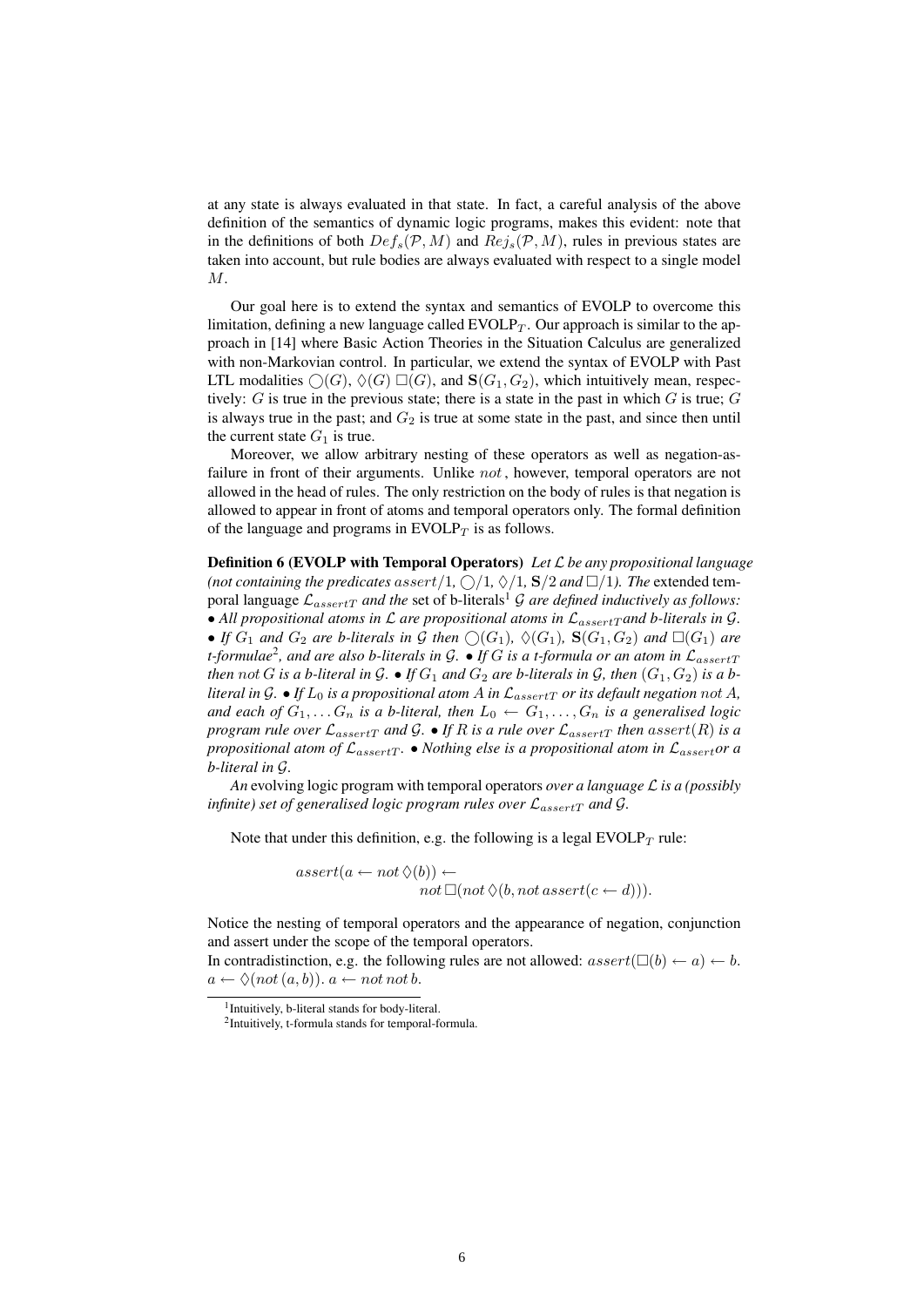In the first rule,  $\Box(b)$  appears in the argument rule  $\Box(b) \leftarrow a$ , but temporal operators are not allowed in the head of rules. The second rule applies negation to a conjunctive b-literal, and the third rule has double negation. But negation is only allowed in front of atoms and t-formulae.

As in EVOLP, the definition of the semantics is based on sequences of interpretations or states  $\langle I_1, \ldots, I_n \rangle$  (or evolution interpretation). Each interpretation in a sequence stands for the propositional atoms (of  $\mathcal{L}_{assertT}$ ) that are true at the state, and a sequence stands for a possible evolution of an initial program after a given number  $n$  of evolution steps. However, whereas in the original EVOLP language the satisfiability of rule bodies in one such interpretation  $I_i$  can easily be defined in terms of set inclusion—all the positive atoms must be included in  $I_i$ , all the negative ones excluded—in  $EVOLP_T$  satisfiability is more elaborate as it must account for the Past LTL modalities.

**Definition 7 (Satisfiability of b-literals)** Let  $\mathcal{I} = \langle I_1, ..., I_n \rangle$  be an evolution inter*pretation of length n of a program P over*  $\mathcal{L}_{assertT}$ *, and let*  $G$  *and*  $G'$  *be any b-literals in* G*. The satisfiability relation is defined as:*

> $\mathcal{I} \models A$  *iff*  $A \in I_n \land A \in \mathcal{L}_{assertT}$  $\mathcal{I} \models not\, G \qquad \text{iff} \quad \langle I_1, ..., I_n \rangle \not\models G$  $\mathcal{I} \models G, G'$  *iff*  $\langle I_1, ..., I_n \rangle \models G \land \langle I_1, ..., I_n \rangle \models G'$  $\mathcal{I} \models \bigcirc(G)$  *iff*  $n \geq 2 \land \langle I_1, ..., I_{n-1} \rangle \models G$  $\mathcal{I} \models \Diamond(G)$  *iff*  $n \geq 2 \land \exists i < n : \langle I_1,...,I_i \rangle \models G$  $\mathcal{I} \models \mathbf{S}(G, G')$  *iff*  $n > 2 \land \exists i < n : \langle I_1, ..., I_i \rangle \models G' \land \exists i$  $\forall i < k < n : \langle I_1, ..., I_k \rangle \models G$  $\mathcal{I} \models \Box(G)$  *iff*  $\forall i \leq n : \langle I_1, ..., I_i \rangle \models G$

Given an evolution interpretation, an *evolution trace* (defined below) represents one of the possible evolutions of the knowledge base. In EVOLP $_T$ , whether an evolution trace is one of these possible evolutions additionally depends on the satisfaction of the t-formulae that appear in rules. Towards formally defining evolution traces, we first define an elimination procedure which evaluates satisfiability of t-formulae and replaces them with a corresponding truth constant.

**Definition 8 (Elimination of Temporal Operators)** Let  $\mathcal{I} = \langle I_1, \ldots, I_n \rangle$  be an evo*lution interpretation and*  $L_0 \leftarrow G_1, \ldots, G_n$  *a generalised logic program rule. The rule resulting from the elimination of temporal operators given I*,  $El(\mathcal{I}, L_0 \leftarrow G_1, \ldots, G_n)$ *is obtained by replacing by true every t-formula*  $G_t$  *in the body such*  $\mathcal{I} \models G_t$  *and by replacing all remaining t-formulae by false, where constants true and false are defined, as usual, such that the former is true in every interpretation and the latter is not true in any interpretation.*

*The program resulting from the elimination of temporal operators given*  $I$ *,*  $El(I, P)$ *is obtained by applying* El *to each of the program's rules.*

An evolution trace is then defined as in Def. 3, except t-formulae are eliminated by applying El.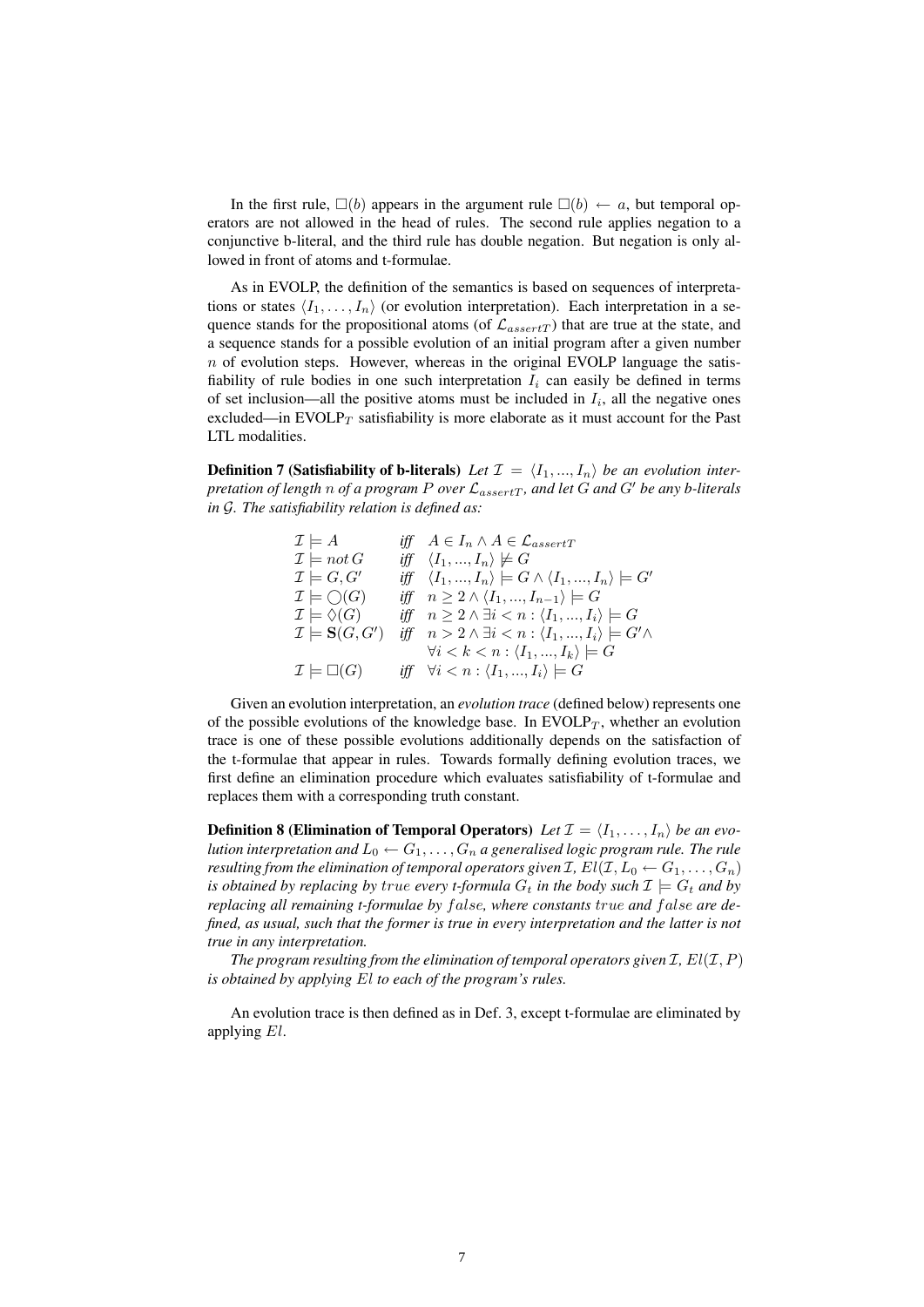**Definition 9 (Evolution Trace)** Let P be an EVOLP<sub>T</sub> program and  $\mathcal{I} = \langle I_1, \ldots, I_n \rangle$ *an interpretation. The* evolution trace *of* P *under* I *is the sequence of programs*  $\langle P_1, P_2, \ldots, P_n \rangle$  *where*  $P_1 = El(\langle I_1 \rangle, P)$  *and*  $P_i = El(\langle I_1, \ldots, I_i \rangle, \{R \mid assert(R) \in P_i\}$  $I_{i-1}$ }) *for*  $2 \le i \le n$ *.* 

Since the programs in an evolution trace do not mention t-formulae, the definition of evolution stable models can be done in a similar way as in Def. 5, only taking into account that the temporal operators must also be tested for satisfiability, and eliminated accordingly, from the evolution trace and also from the external events. Here, events are simply sequences of  $EVOLP_T$  programs.

**Definition 10 (Evolution Stable Model with Temp. Ops.)** Let  $\mathcal{I} = \langle I_1, \ldots, I_n \rangle$  be *an evolution interpretation of an EVOLP<sub>T</sub> program P and*  $\langle P_1, P_2, \ldots, P_n \rangle$  *be the corresponding execution trace. Then* I *is an* evolution stable model *of* P *given event* sequence  $\langle E_1, E_2, \ldots, E_n \rangle$  iff  $I_i$  is a stable model of  $\langle P_1, P_2, \ldots, (P_i \cup E_i^*) \rangle$  for every  $i (1 \leq i \leq n)$ , where  $E_i^* = \{ El(\langle I_1, \ldots, I_i \rangle, r) \mid r \in E_i \}.$ 

Since various evolutions may exist for a given length, evolution stable models alone do not determine a truth relation. But one such truth relation can be defined, as usual, based on the intersection of models:

**Definition 11 (Stable Models after n Steps given Events)** Let P be an  $EVOLP_T$  pro*gram over the language L. We say that a set of propositional atoms* M *over* LassertT *is a* stable model of  $P$  after  $n$  steps given the sequence of events  $E$  *iff there exist*  $I_1, \ldots, I_{n-1}$  *such that*  $\langle I_1, \ldots, I_{n-1}, M \rangle$  *is an evolution stable model of* P *given* SE. *We say that propositional atom A of*  $\mathcal{L}_{assertT}$  *is:* • true after *n* steps given  $\mathcal{E}$  *iff all stable models after n steps contain*  $A$ ; • false after *n* steps given  $E$  *iff no stable model after n steps contains*  $A$ ;  $\bullet$  **unknown** after *n* steps given  $\mathcal E$  *otherwise.* 

It is worth noting that basic properties of Past LTL operators carry over to  $EVOLP_T$ . In particular, in  $EVOLP_T$ , as in LTL, some of the operators are not strictly needed, since they can be rewritten in terms of the others:

**Proposition 1** Let  $t \mathcal{I} = \langle I_1, \ldots, I_n \rangle$  be an evolution stable model of an EVOLP<sub>T</sub> *program given a sequence of events*  $\mathcal{E}$ *. Then, for every*  $G \in \mathcal{G}$ *:* 

- $\mathcal{I} \models \Box(G)$  *iff*  $\mathcal{I} \models not \Diamond (not\ G);$
- $\mathcal{I} \models \Diamond(G)$  *iff*  $\mathcal{I} \models S(true, G)$

Moreover, it should also be noted that  $EVOLP_T$  is an extension of EVOLP in the sense that when no temporal operators appear in the program and in the sequence of events, then evolution stable models coincide with those of the original EVOLP. As an immediate consequence of this fact, it can also be noted that  $EVOLP<sub>T</sub>$  coincides with answer-sets when, moreover, the sequence of events is empty and predicate  $assert/1$ does not occur in the program.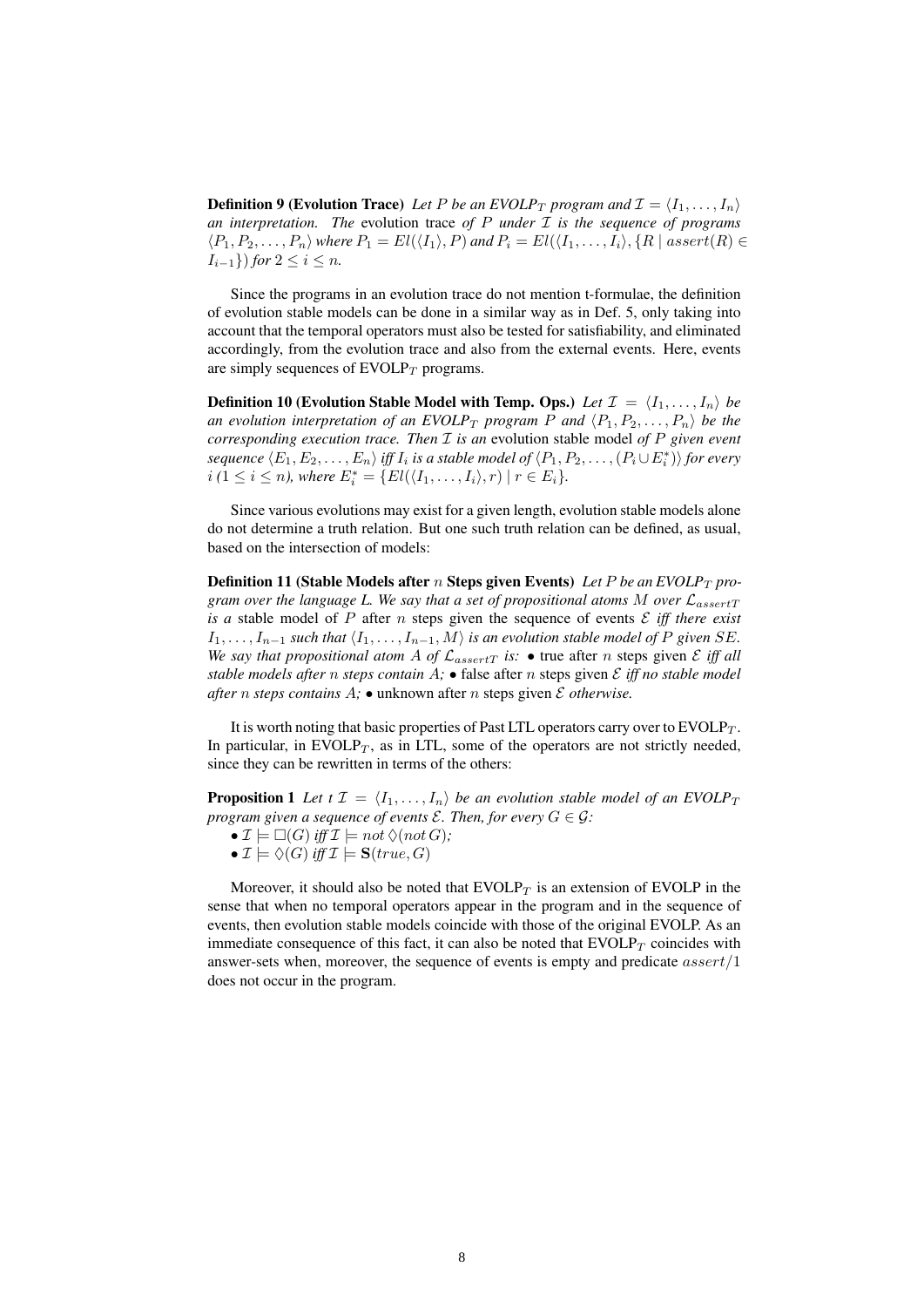#### 4 Embed Temporal Operators in EVOLP

In this section we show that it is possible to transform  $EVOLP_T$  programs into regular EVOLP programs. This transformation is important for at least two reasons. On one hand, it shows that EVOLP is expressive enough to deal with non-Markovian conditions, although not immediately nor easily. On the other hand, given the existing implementations of EVOLP, the transformation readily provides a means to implement  $EVOLP_T$ , and this way to easily and directly express non-Markovian conditions over evolving logic programs<sup>3</sup>.

Similar transformations have been used for theories of action in the situation calculus [15] and for temporal queries in databases [10]. They replace t-formulae with new propositional atoms and rules that encode the dynamics of the temporal operators. First we introduce the target language.

Definition 12 (Transformation Language) *Let* L *be any propositional language, and let* LassertT *and* G *be, respectively, the extended language and the set of b-literals given* L*. The transformed propositional language* L ∗ *is* L *augmented with a propositional variable* 'G' for each b-literal G in G. Here by 'G' we mean a propositional variable *whose name is the (atomic) string of characters that compose the formula* G*. Furthermore, it is assumed that none of these new propositional variables already occur in* L*.*

In fact, as it will become clear in the sequel, the transformation language could be made simpler by adding new propositional variables only for those b-literals that appear in either the program or the sequence of events. Indeed, the aforementioned implementation uses the shorter transformation language, only adding the rules of the transformation (below) for those b-literals that appear in the program, and further adding then to those appearing in the events, along with the arrival of events. However, since in this paper we do not focus on the complexity of the transformation, in order to keep the definition as simple as possible we opted for not further restricting the transformation language.

Definition 13 (Transformed EVOLP program) *Let* P *be an EVOLP program with temporal operators over*  $\mathcal{L}$ *. Then*  $Tr(P)$  *is an EVOLP program (without temporal operators) in language* L <sup>∗</sup> *obtained from* P *by replacing every t-formula* G *in the body of rules by the new propositional variable 'G' and adding the rules:* 

- $assert('O(G)') \leftarrow' G'.$  and  $assert(not' \bigcirc (G)') \leftarrow not'G'.$ *for every b-literal*  $\bigcirc$  *(G) appearing in P*;
- $assert(' \Diamond (G)') \leftarrow' G'.$ *for every b-literal*  $\Diamond$ (*G*) *appearing in P*;
- $assert('S(G_1, G_2)') \leftarrow' G_1',' \bigcirc(G_2)'.$  and  $assert(assert(not'S(G_1, G_2)') \leftarrow not'G_1') \leftarrow$  $assert('S(G<sub>1</sub>, G<sub>2</sub>)').$

*for every b-literal*  $S(G_1, G_2)$  *appearing in P*;

<sup>&</sup>lt;sup>3</sup>Implementation available at http://centria.fct.unl.pt/~jja/updates/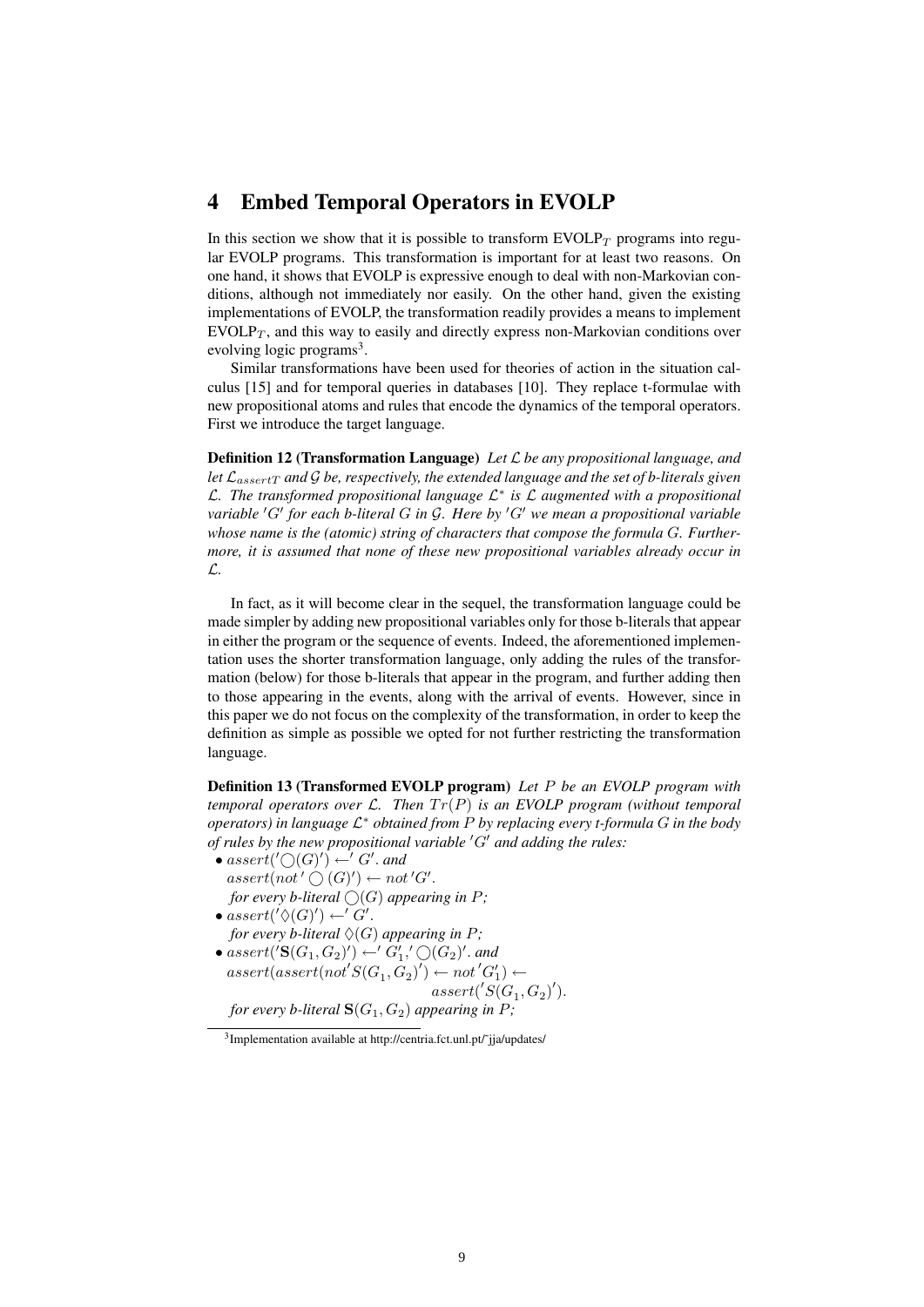$\bullet' \square(G)' \leftarrow' G', not \bigcirc true.$  and  $assert(not'\Box(G)') \leftarrow not'G'.$ *for every b-literal*  $\square(G)$  *appearing in* P;  $\bullet' not G' \leftarrow not' G'.$ *for every b-literal* not G *appearing in* P*;* •  $'G_1, G'_2 \leftarrow' G'_1, G'_2$  and  $'G_2, G'_1 \leftarrow' G'_1, G'_2.$ *for every pair of b-literals*  $G_1$  *and*  $G_2$  *appearing in*  $P$ *.* 

Before establishing the correctness of this transformation with respect to  $EVOLP_T$ , it is worth giving some intuition on how the rules added in the transformed program indeed capture the meaning of the temporal operators.

The rule for  $\Diamond(G)$  guarantees that whenever 'G' is true at some state, the fact ' $\Diamond(G)$ ' is added to the subsequent program. So, since no rule for  $not'\diamondsuit(G)'$  is added in the transformation, and no rule head in the EVOLP<sub>T</sub> program contains  $\Diamond(G)$ , from then onwards  $\sqrt{(G)}'$  is true. The first rule for  $\mathcal{O}(G)$  is similar to the one for  $\mathcal{O}(G)$ . But the second adds the fact not  $\bigcirc$  (G) in case not G is true. So, ' $\bigcirc$  (G)' will be true in the state after the one in which  $'G'$  is true, and will become false in a state immediately after one in which  $'G'$  is false, as desired.

The rules for  $\square(G)$  are also easy to explain, and in fact result from the dualisation of the  $\Diamond(G)$  operator. More interesting are the rules for  $S(G_1, G_2)$ . The first simply caters for the condition for which  $'\mathbf{S}(G_1, G_2)'$  starts to be true: it adds a fact for it, in the state immediately after one in which  $'G_1'$  is true and which is preceded by one in which  $'G_2'$  is true. With the addition of this fact, according to the semantics of EVOLP,  $'\mathbf{S}(G_1, G_2)'\$  will remain true by inertia in subsequent states until some rule for not  $'\mathbf{S}(G_1, G_2)'.$  We want this to happen until a state immediately after one in which  $'G_1'$  becomes false. This effect is obtained with the second rule by adding, along with the fact  $'\mathbf{S}(G_1, G_2)$ ', a rule stating that the falsity of  $'G_1'$  leads to the assertion of not  $'\mathbf{S}(G_1, G_2)'.$ 

The nesting of temporal operators is dealt with in the transformation by adding the above rules for all possible nestings. However, since this nesting can be combined with conjunction and negation, as per the definition of the syntax of  $EVOLP<sub>T</sub>$  (Def. 6), care must be taken with the new propositional variables that stand for those conjunctions and negations. For this, the last rules of the transformation are added, guaranteeing that a new atom with a conjunction is true in case the b-literals in the conjunction are true, and that a new atom with the negation of a b-literal is true in case the negation of the b-literal is true.

These intuitions form the basis to prove the next theorem. The proof, that cannot be added here due to lack of space, proceeds by induction on the length of the sequence of interpretations, showing that the transformed atoms corresponding to t-formulae satisfied in each state, and some additional assert-literals guarantying the assertion of t-formulae, belong to the interpretation state.

Theorem 2 (Embedding of Temporal Operator) *Let* P *be an evolving logic program with temporal operators over language*  $\mathcal{L}$ , and let  $Tr(P)$  *be the transformed evolving logic program over language*  $\mathcal{L}^*$ . Then  $M = \langle I_1, \ldots, I_n \rangle$  *is an evolving stable model*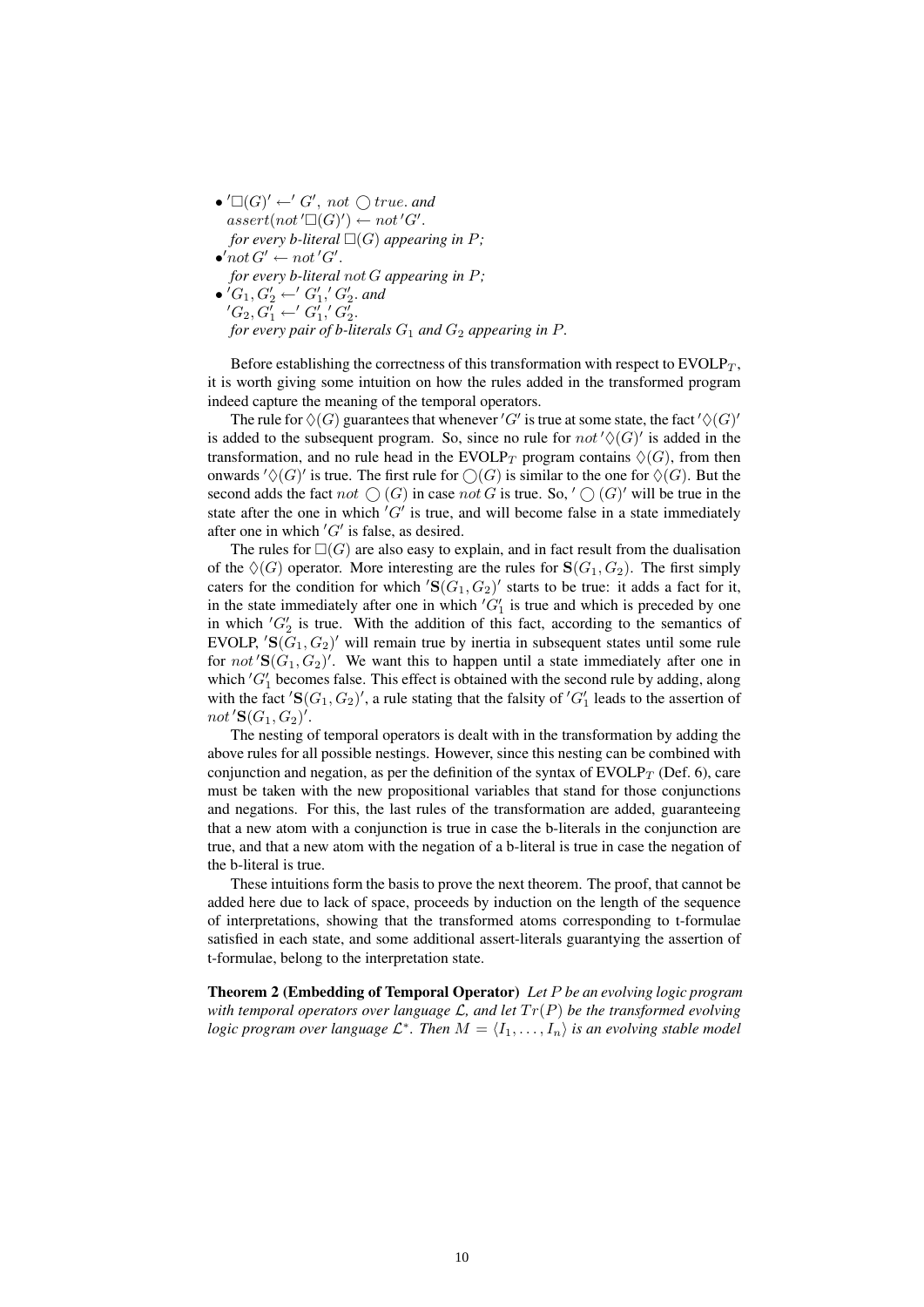*of* P iff there exists an evolving stable model  $M' = \langle I'_1, \ldots, I'_n \rangle$  of  $Tr(P)$  such that  $I_1 = (I'_1 \cap \mathcal{L}_{assert}), \ldots, I_n = (I'_n \cap \mathcal{L}_{assert}).$ 

Since events are also  $EVOLP_T$  programs, we can easily deal with events by applying the same transformation. First, when transforming the main program  $P$ , we take into account the t-formulae in the event sequence. Then the transformation is applied to the events themselves.

Definition 14 (Transformed EVOLP and Event Sequence) *Let* P *be an evolving program with temporal operators and*  $\langle E_1, \ldots, E_k \rangle$  *be an event sequence, both over*  $\mathcal{L}$ *. Then*  $Tr(P, \langle E_1, \ldots, E_k \rangle)$  *is an EVOLP program (without temporal operators) in language* L <sup>∗</sup> *obtained from* P *by applying exactly the same procedure as in Definition 13, only replacing* "appearing in  $P$ " *by* "either appearing in  $P$  or in any of the  $E_i$ 's".

Theorem 3 (Embedding of Temp. Op. with Events) *Let* P *be an evolving logic program with temporal operators over language*  $\mathcal{L}$ *, and let*  $Tr(P)$  *be the transformed evolving logic program over language*  $\mathcal{L}^*$ . Then  $M = \langle I_1, \ldots, I_n \rangle$  is an evolving *stable model of* P given  $\langle E_1, \ldots, E_k \rangle$  *iff there exists an evolving stable model*  $M' =$  $\langle I'_1, \ldots, I'_n \rangle$  of  $Tr(P, \langle E_1, E_2, \ldots, E_k \rangle)$  given the sequence  $\langle Tr(E_1), \ldots, Tr(E_k) \rangle$ such that  $I_1 = (I'_1 \cap \mathcal{L}_{assert}), \ldots, I_n = (I'_n \cap \mathcal{L}_{assert}).$ 

## 5 Related Work and Conclusions

We have introduced the language  $EVOLP_T$  for representing and reasoning about evolving knowledge bases with non-Markovian dynamics. The language generalizes its predecessor EVOLP by providing rules that may refer to the past states in a knowledge base evolution through Past LTL modalities. In addition to defining a syntax and semantics for the new language, we show, through a syntactic transformation, that an evolving logic program in  $EVOLP<sub>T</sub>$  can be compiled into a regular program in EVOLP. The latter is thus proved to be expressive enough to capture non-Markovian, evolving knowledge bases as defined above.

The use of temporal logic in computer science is widespread. Here we would like to mention some of the most closely related work. Eiter et al. [13] present a very general framework for reasoning about evolving knowledge bases. This abstract framework allows the study of different approaches to logic programming knowledge base update, including those specified in LUPS, EPI, and KABUL. For the purpose of verifying properties of evolving knowledge bases in this language, they define a syntax and semantics for Computational Tree Logic (CTL), a branching temporal logic, modalities. While in [13] temporal logic is only used for verifying meta-level properties, in  $EVOLP_T$  temporal operators are used in the object language to specify the behavior of an evolving knowledge base.

In the area of reasoning about actions, [24] describes an extension of the action language  $A$  with Past LTL operators, which allows formalizing actions whose effects depend on the evolution of the described domain. On a similar vein but in the more expressive situation calculus, [14] shows a generalization of Reiter's Basic Action Theories for systems with non-Markovian dynamics. Both of these formalisms provide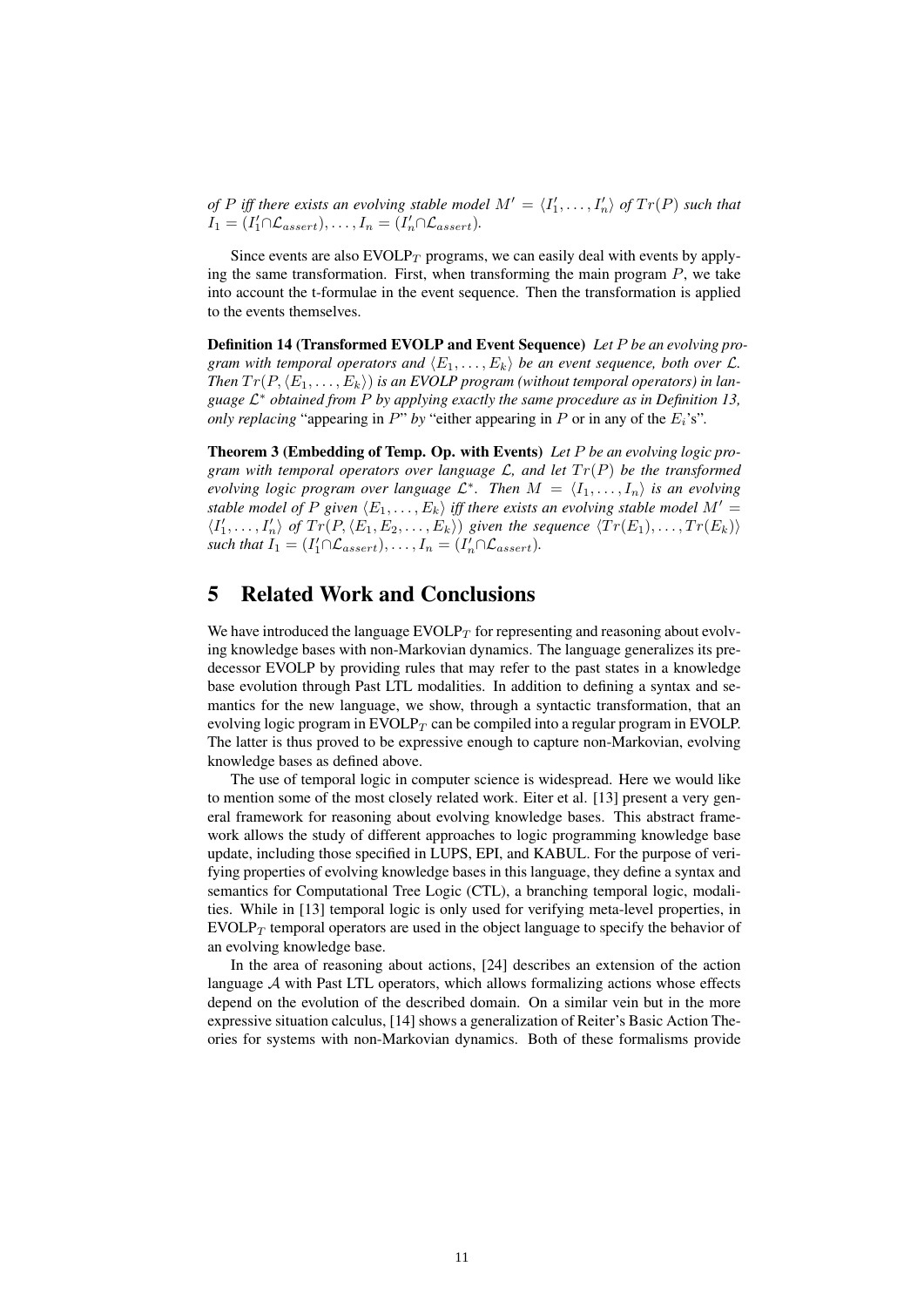languages that can refer to past states in the evolution of a dynamic system. However, the focus of these formalisms is on solving the *projection problem*, i.e., reasoning about what will be true in the resulting state after executing a sequence of actions. On the other hand, the focus in the EVOLP $_T$  language is specifying updates to the system's knowledge base itself due to internal or external influence. For example, a system formalized in  $EVOLP_T$  would be able to modify the description of its own behavior, which is not possible in A or in Basic Action Theories.

Also designed for specifying dynamic systems using temporal logic is METATEM [7]. A program in this language consists of rules of the form  $P \Rightarrow F$ , where P is a Past LTL formula and  $F$  is a Future LTL formula. Intuitively, such a rule evaluated in a state specifies that if the evolution of the system up to this state satisfies  $P$ , then the system must proceed in such a way that F be satisfied. EVOLP $_T$  does not include Future LTL connectives (our future work) so METATEM is more expressive in that sense. On the other hand, METATEM does not have a construct for updates and it is monotonic, unlike EVOLP $_T$ . In [6] the authors propose a non-monotonic extension of LTL with the purpose of specifying agent's goals. Whereas [6] share with our work the the use of LTL operators and non-monotonicity, like METATEM it provides future operators, but the non-monotonic character in [6] is given by limited explicit exceptions to rules, thus appearing to be less general than our proposal.

#### References

- [1] J. J. Alferes, F. Banti, and A. Brogi. From logic programs updates to action description updates. In *CLIMA V*, volume 3487 of *LNAI*. Springer, 2004.
- [2] J. J. Alferes, F. Banti, A. Brogi, and J. A. Leite. The refined extension principle for semantics of dynamic logic programming. *Studia Logica*, 79(1):7–32, 2005.
- [3] J. J. Alferes, A. Brogi, J. A. Leite, and L. M. Pereira. Evolving logic programs. In *JELIA'02*, volume 2424 of *LNAI*, pages 50–61. Springer, 2002.
- [4] J. J. Alferes, J. A. Leite, L. M. Pereira, H. Przymusinska, and T. C. Przymusinski. Dynamic updates of non-monotonic knowledge bases. *The Journal of Logic Programming*, 45(1- 3):43–70, September/October 2000.
- [5] J. J. Alferes, L. M. Pereira, H. Przymusinska, and T. C. Przymusinski. LUPS a language for updating logic programs. *Artificial Intelligence*, 138(1&2), June 2002.
- [6] C. Baral and J. Zhao. Non-monotonic temporal logics for goal specification. In *IJCAI'07*, pages 236–242, 2007.
- [7] H. Barringer, M. Fisher, D. Gabbay, G. Gough, and R. Owens. Metatem: A framework for programming in temporal logic. In *Procs of REX Workshop 1989*, volume 430 of *LNCS*, pages 94–129, 1990.
- [8] R. H. Bordini, L. Braubach, M. Dastani, A. E. F. Seghrouchni, J. J. Gomez-Sanz, J. Leite, G. O'Hare, A. Pokahr, and A. Ricci. A survey of programming languages and platforms for multi-agent systems. *Informatica*, 30(1):33–44, 2006.
- [9] R. H. Bordini, M. Wooldridge, and J. F. Hübner. *Programming Multi-Agent Systems in AgentSpeak using Jason (Wiley Series in Agent Technology)*. John Wiley & Sons, 2007.
- [10] J. Chomicki. Efficient checking of temporal integrity constraints using bounded history encoding. *ACM Trans. Database Syst.*, 20(2):149–186, 1995.
- [11] M. Dastani. 2APL: a practical agent programming language. *Autonomous Agents and Multi-Agent Systems*, 16(3), 2008.